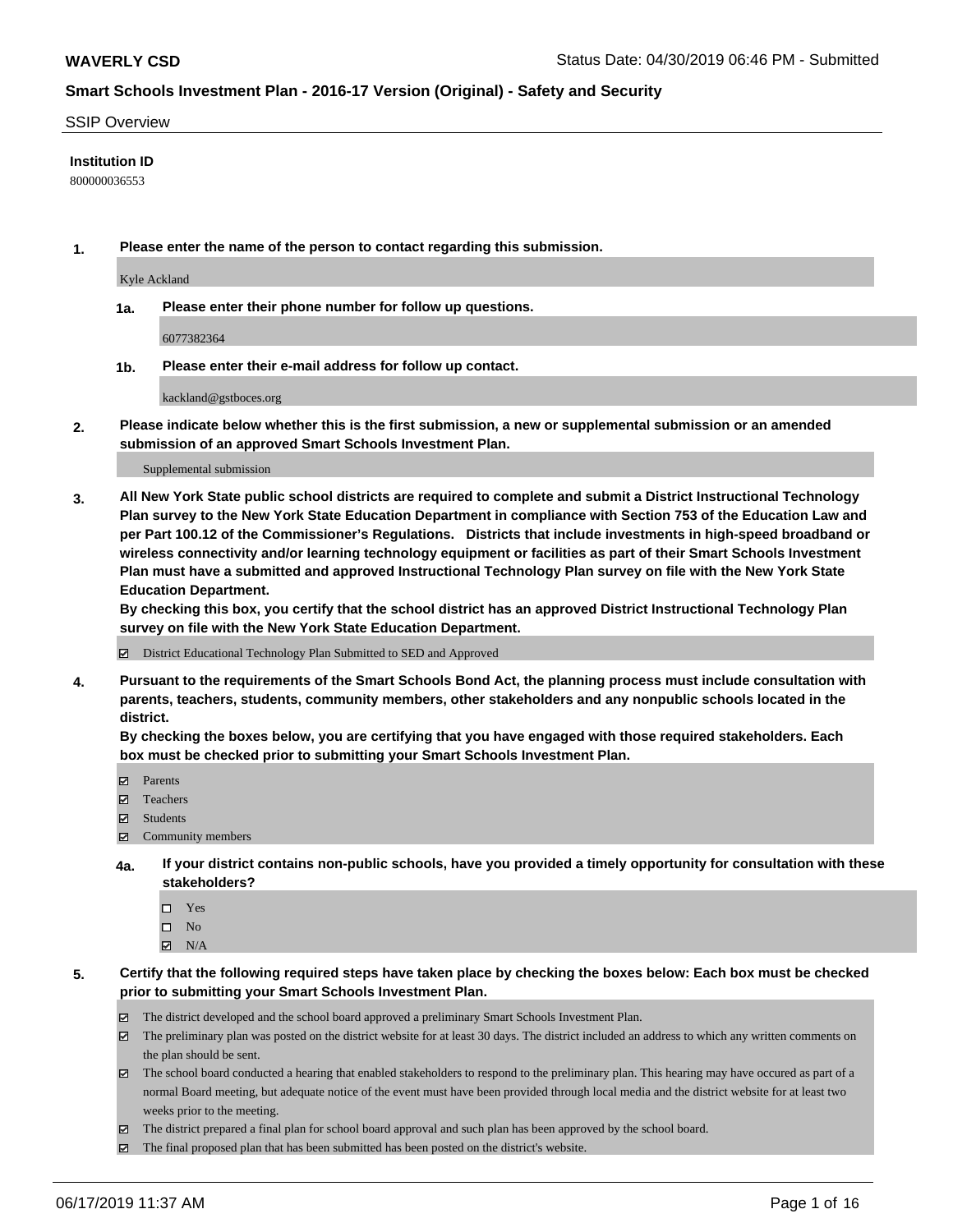SSIP Overview

**5a. Please upload the proposed Smart Schools Investment Plan (SSIP) that was posted on the district's website, along with any supporting materials. Note that this should be different than your recently submitted Educational Technology Survey. The Final SSIP, as approved by the School Board, should also be posted on the website and remain there during the course of the projects contained therein.**

WCSD-SmartSchoolsBondAct.pdf Waverly Phase 3.pdf

**5b. Enter the webpage address where the final Smart Schools Investment Plan is posted. The Plan should remain posted for the life of the included projects.**

https://www.waverlyschools.com/assets/files/plans/WCSD-SmartSchoolsBondAct.pdf

**6. Please enter an estimate of the total number of students and staff that will benefit from this Smart Schools Investment Plan based on the cumulative projects submitted to date.**

1,640

**7. An LEA/School District may partner with one or more other LEA/School Districts to form a consortium to pool Smart Schools Bond Act funds for a project that meets all other Smart School Bond Act requirements. Each school district participating in the consortium will need to file an approved Smart Schools Investment Plan for the project and submit a signed Memorandum of Understanding that sets forth the details of the consortium including the roles of each respective district.**

 $\Box$  The district plans to participate in a consortium to partner with other school district(s) to implement a Smart Schools project.

**8. Please enter the name and 6-digit SED Code for each LEA/School District participating in the Consortium.**

| <b>Partner LEA/District</b> | <b>ISED BEDS Code</b> |
|-----------------------------|-----------------------|
| (No Response)               | (No Response)         |

**9. Please upload a signed Memorandum of Understanding with all of the participating Consortium partners.**

(No Response)

**10. Your district's Smart Schools Bond Act Allocation is:**

\$1,626,225

**11. Enter the budget sub-allocations by category that you are submitting for approval at this time. If you are not budgeting SSBA funds for a category, please enter 0 (zero.) If the value entered is \$0, you will not be required to complete that survey question.**

|                                       | Sub-<br>Allocations |
|---------------------------------------|---------------------|
| School Connectivity                   | l 0                 |
| Connectivity Projects for Communities | $\overline{0}$      |
| <b>Classroom Technology</b>           | $\overline{0}$      |
| Pre-Kindergarten Classrooms           | $\overline{0}$      |
| Replace Transportable Classrooms      | $\overline{0}$      |
| High-Tech Security Features           | 599,916             |
| <b>Totals:</b>                        | 599,916             |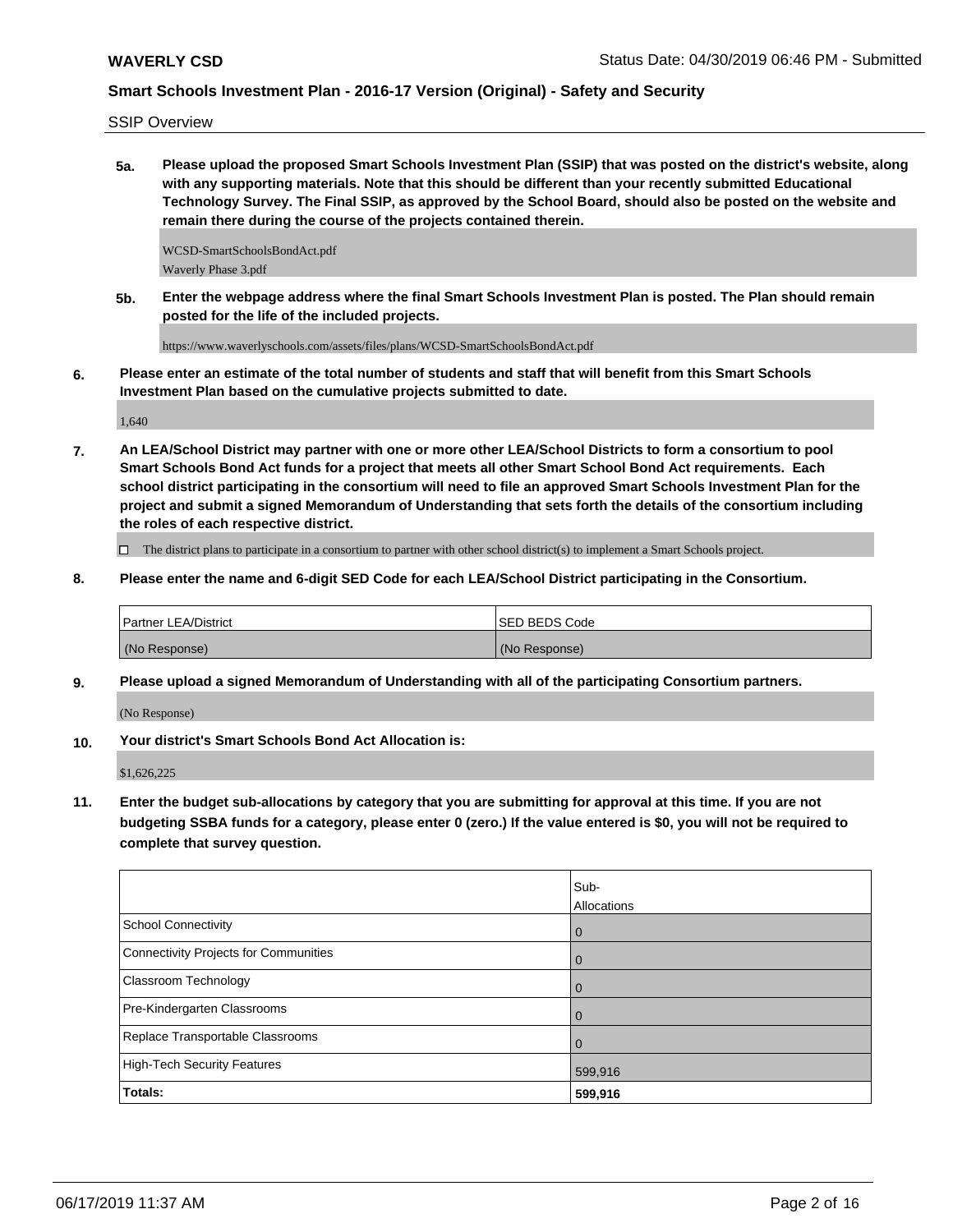School Connectivity

- **1. In order for students and faculty to receive the maximum benefit from the technology made available under the Smart Schools Bond Act, their school buildings must possess sufficient connectivity infrastructure to ensure that devices can be used during the school day. Smart Schools Investment Plans must demonstrate that:**
	- **• sufficient infrastructure that meets the Federal Communications Commission's 100 Mbps per 1,000 students standard currently exists in the buildings where new devices will be deployed, or**
	- **• is a planned use of a portion of Smart Schools Bond Act funds, or**
	- **• is under development through another funding source.**

**Smart Schools Bond Act funds used for technology infrastructure or classroom technology investments must increase the number of school buildings that meet or exceed the minimum speed standard of 100 Mbps per 1,000 students and staff within 12 months. This standard may be met on either a contracted 24/7 firm service or a "burstable" capability. If the standard is met under the burstable criteria, it must be:**

**1. Specifically codified in a service contract with a provider, and**

**2. Guaranteed to be available to all students and devices as needed, particularly during periods of high demand, such as computer-based testing (CBT) periods.**

**Please describe how your district already meets or is planning to meet this standard within 12 months of plan submission.**

(No Response)

**1a. If a district believes that it will be impossible to meet this standard within 12 months, it may apply for a waiver of this requirement, as described on the Smart Schools website. The waiver must be filed and approved by SED prior to submitting this survey.**

 $\Box$  By checking this box, you are certifying that the school district has an approved waiver of this requirement on file with the New York State Education Department.

#### **2. Connectivity Speed Calculator (Required)**

|                         | l Number of<br>Students | Multiply by<br>100 Kbps | Divide by 1000 Current Speed<br>to Convert to<br>Required<br>l Speed in Mb | lin Mb           | Expected<br>Speed to be<br>Attained Within   Required<br>12 Months | <b>Expected Date</b><br>When<br>Speed Will be<br>Met |
|-------------------------|-------------------------|-------------------------|----------------------------------------------------------------------------|------------------|--------------------------------------------------------------------|------------------------------------------------------|
| <b>Calculated Speed</b> | (No<br>Response)        | (No Response)           | (No<br>Response)                                                           | (No<br>Response) | (No<br>Response)                                                   | (No<br>Response)                                     |

**3. Describe how you intend to use Smart Schools Bond Act funds for high-speed broadband and/or wireless connectivity projects in school buildings.**

(No Response)

**4. Describe the linkage between the district's District Instructional Technology Plan and the proposed projects. (There should be a link between your response to this question and your response to Question 1 in Part E. Curriculum and Instruction "What are the district's plans to use digital connectivity and technology to improve teaching and learning?)**

(No Response)

**5. If the district wishes to have students and staff access the Internet from wireless devices within the school building, or in close proximity to it, it must first ensure that it has a robust Wi-Fi network in place that has sufficient bandwidth to meet user demand.**

**Please describe how you have quantified this demand and how you plan to meet this demand.**

(No Response)

**6. As indicated on Page 5 of the guidance, the Office of Facilities Planning will have to conduct a preliminary review**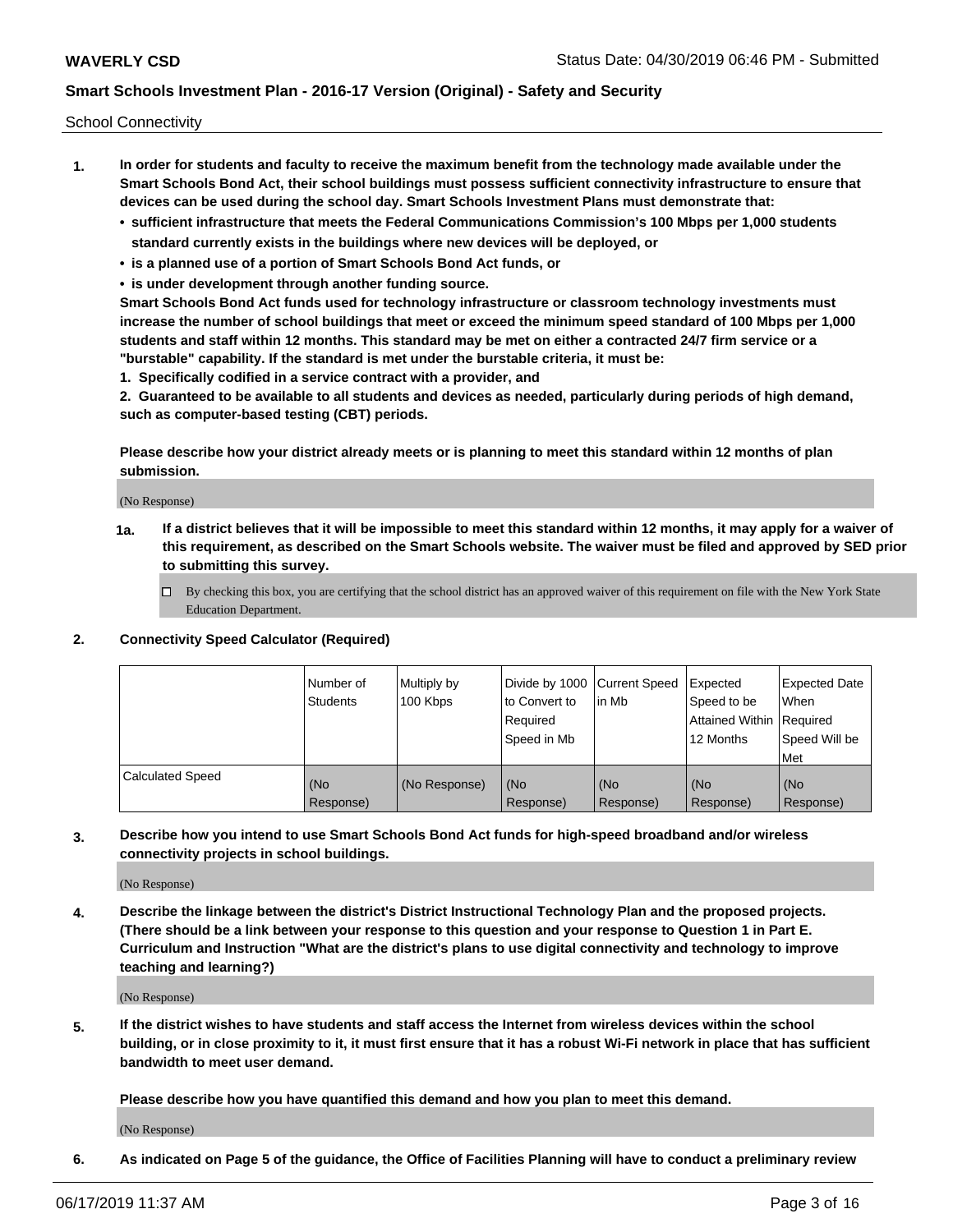School Connectivity

**of all capital projects, including connectivity projects.**

**Please indicate on a separate row each project number given to you by the Office of Facilities Planning.**

| Project Number |  |
|----------------|--|
|                |  |
|                |  |
| (No Response)  |  |
|                |  |

**7. Certain high-tech security and connectivity infrastructure projects may be eligible for an expedited review process as determined by the Office of Facilities Planning.**

**Was your project deemed eligible for streamlined review?**

(No Response)

**8. Include the name and license number of the architect or engineer of record.**

| Name          | License Number |
|---------------|----------------|
| (No Response) | (No Response)  |

**9. If you are submitting an allocation for School Connectivity complete this table. Note that the calculated Total at the bottom of the table must equal the Total allocation for this category that you entered in the SSIP Overview overall budget.** 

|                                            | Sub-          |
|--------------------------------------------|---------------|
|                                            | Allocation    |
| Network/Access Costs                       | (No Response) |
| Outside Plant Costs                        | (No Response) |
| School Internal Connections and Components | (No Response) |
| <b>Professional Services</b>               | (No Response) |
| Testing                                    | (No Response) |
| <b>Other Upfront Costs</b>                 | (No Response) |
| <b>Other Costs</b>                         | (No Response) |
| Totals:                                    | 0             |

**10. Please detail the type, quantity, per unit cost and total cost of the eligible items under each sub-category. This is especially important for any expenditures listed under the "Other" category. All expenditures must be eligible for tax-exempt financing to be reimbursed through the SSBA. Sufficient detail must be provided so that we can verify this is the case. If you have any questions, please contact us directly through smartschools@nysed.gov. NOTE: Wireless Access Points should be included in this category, not under Classroom Educational Technology, except those that will be loaned/purchased for nonpublic schools.**

| Select the allowable expenditure | Item to be purchased | Quantity      | Cost per Item | <b>Total Cost</b> |
|----------------------------------|----------------------|---------------|---------------|-------------------|
| type.                            |                      |               |               |                   |
| Repeat to add another item under |                      |               |               |                   |
| each type.                       |                      |               |               |                   |
| (No Response)                    | (No Response)        | (No Response) | (No Response) | (No Response)     |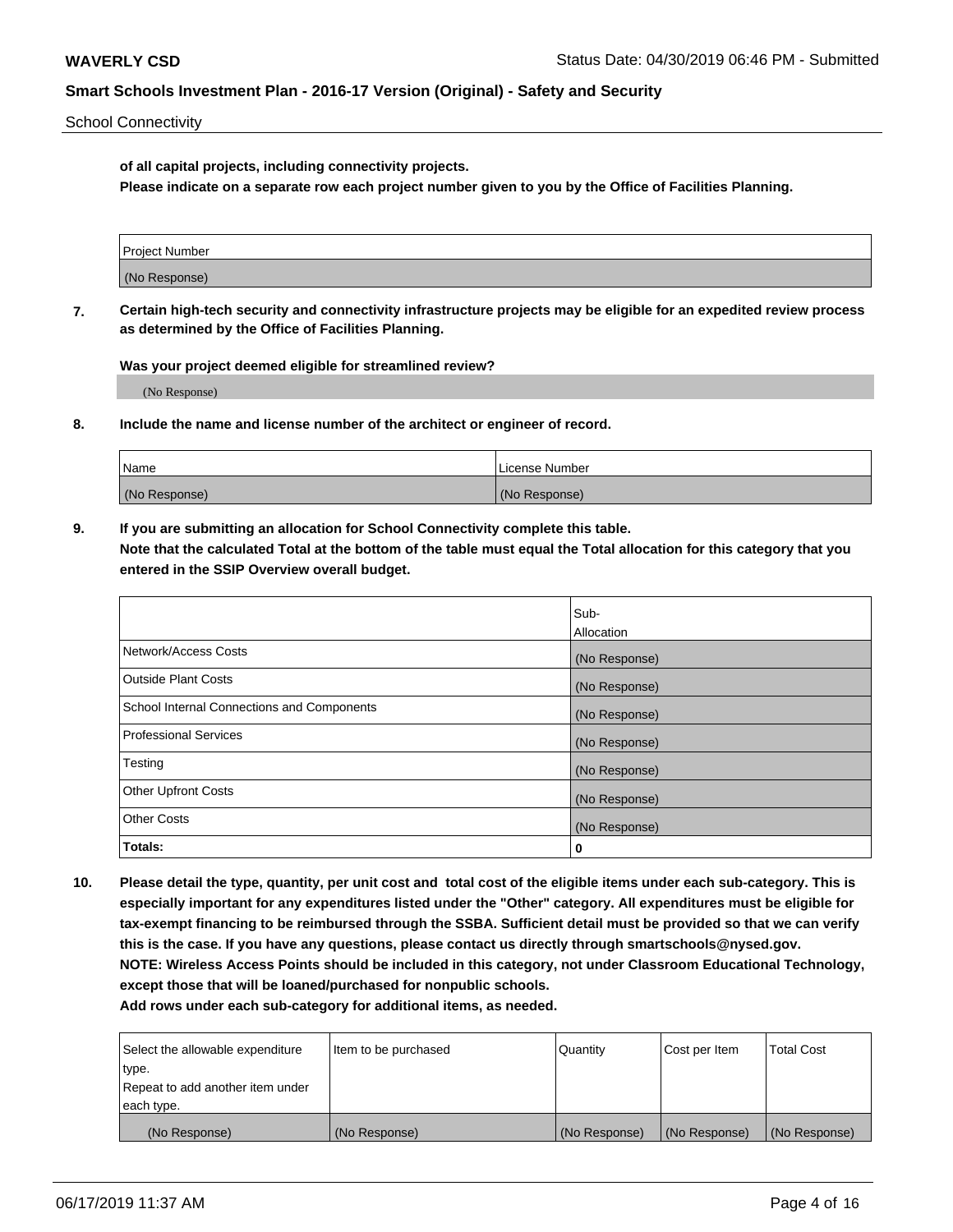Community Connectivity (Broadband and Wireless)

**1. Describe how you intend to use Smart Schools Bond Act funds for high-speed broadband and/or wireless connectivity projects in the community.**

(No Response)

**2. Please describe how the proposed project(s) will promote student achievement and increase student and/or staff access to the Internet in a manner that enhances student learning and/or instruction outside of the school day and/or school building.**

(No Response)

**3. Community connectivity projects must comply with all the necessary local building codes and regulations (building and related permits are not required prior to plan submission).**

 $\Box$  I certify that we will comply with all the necessary local building codes and regulations.

**4. Please describe the physical location of the proposed investment.**

(No Response)

**5. Please provide the initial list of partners participating in the Community Connectivity Broadband Project, along with their Federal Tax Identification (Employer Identification) number.**

| <b>Project Partners</b> | l Federal ID # |
|-------------------------|----------------|
| (No Response)           | (No Response)  |

**6. If you are submitting an allocation for Community Connectivity, complete this table.**

**Note that the calculated Total at the bottom of the table must equal the Total allocation for this category that you entered in the SSIP Overview overall budget.**

|                                    | Sub-Allocation |
|------------------------------------|----------------|
| Network/Access Costs               | (No Response)  |
| <b>Outside Plant Costs</b>         | (No Response)  |
| <b>Tower Costs</b>                 | (No Response)  |
| <b>Customer Premises Equipment</b> | (No Response)  |
| <b>Professional Services</b>       | (No Response)  |
| Testing                            | (No Response)  |
| <b>Other Upfront Costs</b>         | (No Response)  |
| <b>Other Costs</b>                 | (No Response)  |
| Totals:                            | 0              |

**7. Please detail the type, quantity, per unit cost and total cost of the eligible items under each sub-category. This is especially important for any expenditures listed under the "Other" category. All expenditures must be capital-bond eligible to be reimbursed through the SSBA. If you have any questions, please contact us directly through smartschools@nysed.gov.**

| Select the allowable expenditure | Item to be purchased | Quantity      | Cost per Item | <b>Total Cost</b> |
|----------------------------------|----------------------|---------------|---------------|-------------------|
| type.                            |                      |               |               |                   |
| Repeat to add another item under |                      |               |               |                   |
| each type.                       |                      |               |               |                   |
| (No Response)                    | (No Response)        | (No Response) | (No Response) | (No Response)     |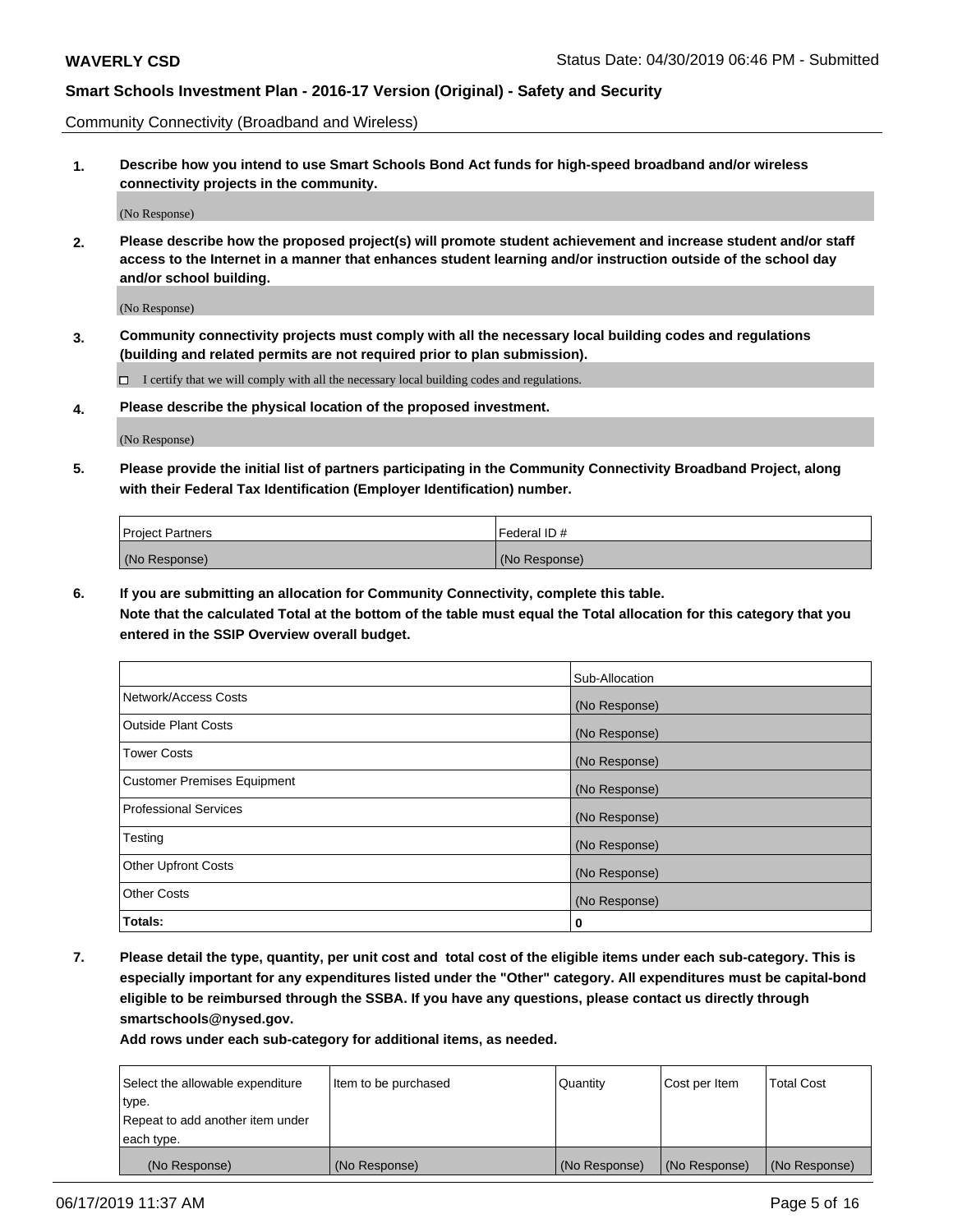#### Classroom Learning Technology

**1. In order for students and faculty to receive the maximum benefit from the technology made available under the Smart Schools Bond Act, their school buildings must possess sufficient connectivity infrastructure to ensure that devices can be used during the school day. Smart Schools Investment Plans must demonstrate that sufficient infrastructure that meets the Federal Communications Commission's 100 Mbps per 1,000 students standard currently exists in the buildings where new devices will be deployed, or is a planned use of a portion of Smart Schools Bond Act funds, or is under development through another funding source. Smart Schools Bond Act funds used for technology infrastructure or classroom technology investments must increase the number of school buildings that meet or exceed the minimum speed standard of 100 Mbps per 1,000 students and staff within 12 months. This standard may be met on either a contracted 24/7 firm service or a**

**"burstable" capability. If the standard is met under the burstable criteria, it must be:**

**1. Specifically codified in a service contract with a provider, and**

**2. Guaranteed to be available to all students and devices as needed, particularly during periods of high demand, such as computer-based testing (CBT) periods.**

**Please describe how your district already meets or is planning to meet this standard within 12 months of plan submission.**

(No Response)

- **1a. If a district believes that it will be impossible to meet this standard within 12 months, it may apply for a waiver of this requirement, as described on the Smart Schools website. The waiver must be filed and approved by SED prior to submitting this survey.**
	- By checking this box, you are certifying that the school district has an approved waiver of this requirement on file with the New York State Education Department.

#### **2. Connectivity Speed Calculator (Required)**

|                         | I Number of<br>Students | Multiply by<br>100 Kbps | to Convert to<br>Required<br>Speed in Mb | Divide by 1000 Current Speed Expected<br>lin Mb | Speed to be<br>Attained Within Required<br>12 Months | Expected Date<br>When<br>Speed Will be<br>Met |
|-------------------------|-------------------------|-------------------------|------------------------------------------|-------------------------------------------------|------------------------------------------------------|-----------------------------------------------|
| <b>Calculated Speed</b> | (No<br>Response)        | (No Response)           | (No<br>Response)                         | (No<br>Response)                                | (No<br>Response)                                     | (No<br>Response)                              |

**3. If the district wishes to have students and staff access the Internet from wireless devices within the school building, or in close proximity to it, it must first ensure that it has a robust Wi-Fi network in place that has sufficient bandwidth to meet user demand.**

**Please describe how you have quantified this demand and how you plan to meet this demand.**

(No Response)

**4. All New York State public school districts are required to complete and submit an Instructional Technology Plan survey to the New York State Education Department in compliance with Section 753 of the Education Law and per Part 100.12 of the Commissioner's Regulations.**

**Districts that include educational technology purchases as part of their Smart Schools Investment Plan must have a submitted and approved Instructional Technology Plan survey on file with the New York State Education Department.**

- $\Box$  By checking this box, you are certifying that the school district has an approved Instructional Technology Plan survey on file with the New York State Education Department.
- **5. Describe the devices you intend to purchase and their compatibility with existing or planned platforms or systems. Specifically address the adequacy of each facility's electrical, HVAC and other infrastructure necessary to install and support the operation of the planned technology.**

(No Response)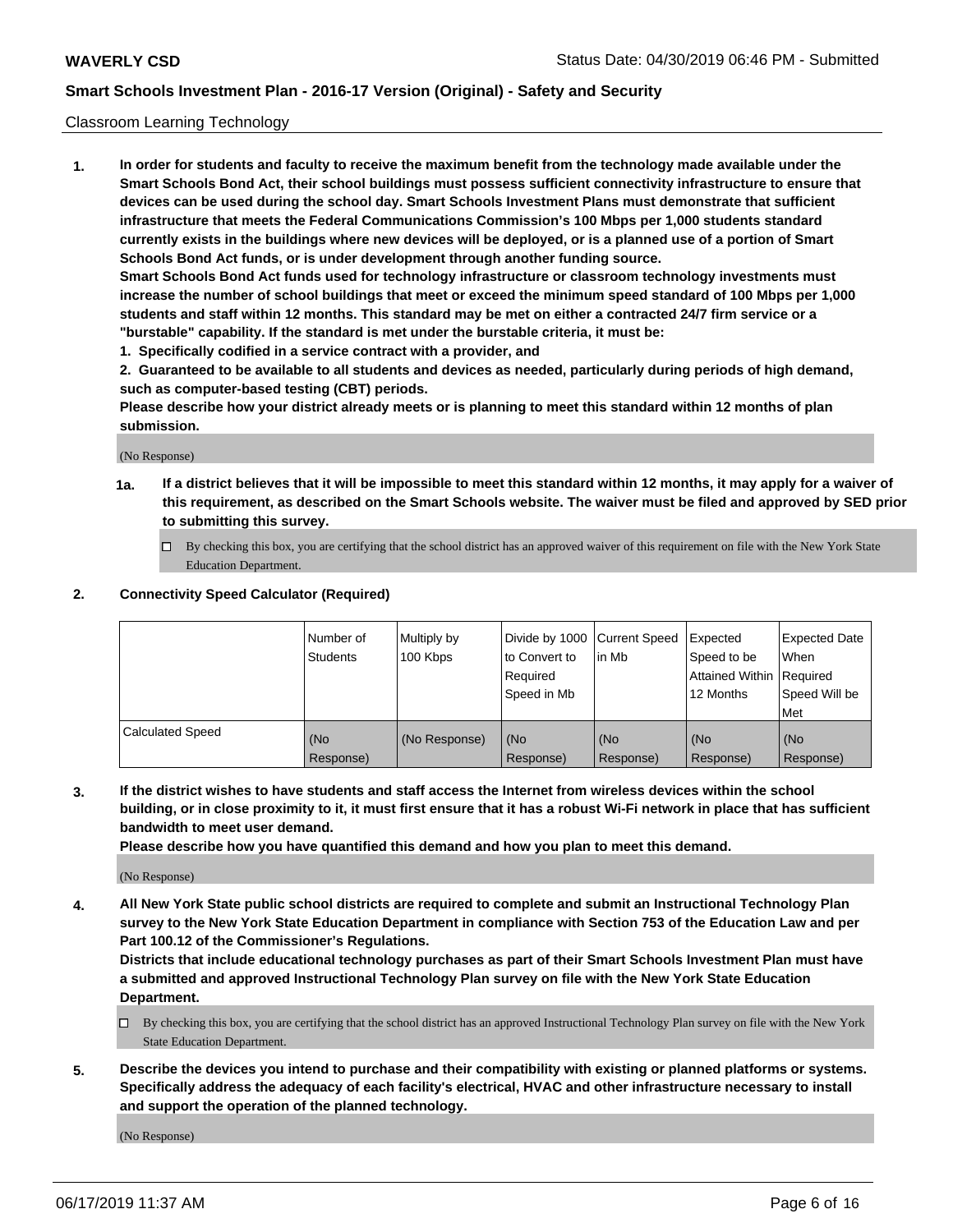#### Classroom Learning Technology

- **6. Describe how the proposed technology purchases will:**
	- **> enhance differentiated instruction;**
	- **> expand student learning inside and outside the classroom;**
	- **> benefit students with disabilities and English language learners; and**
	- **> contribute to the reduction of other learning gaps that have been identified within the district.**

**The expectation is that districts will place a priority on addressing the needs of students who struggle to succeed in a rigorous curriculum. Responses in this section should specifically address this concern and align with the district's Instructional Technology Plan (in particular Question 2 of E. Curriculum and Instruction: "Does the district's instructional technology plan address the needs of students with disabilities to ensure equitable access to instruction, materials and assessments?" and Question 3 of the same section: "Does the district's instructional technology plan address the provision of assistive technology specifically for students with disabilities to ensure access to and participation in the general curriculum?"**

(No Response)

**7. Where appropriate, describe how the proposed technology purchases will enhance ongoing communication with parents and other stakeholders and help the district facilitate technology-based regional partnerships, including distance learning and other efforts.**

(No Response)

**8. Describe the district's plan to provide professional development to ensure that administrators, teachers and staff can employ the technology purchased to enhance instruction successfully.**

**Note: This response should be aligned and expanded upon in accordance with your district's response to Question 1 of F. Professional Development of your Instructional Technology Plan: "Please provide a summary of professional development offered to teachers and staff, for the time period covered by this plan, to support technology to enhance teaching and learning. Please include topics, audience and method of delivery within your summary."**

(No Response)

- **9. Districts must contact the SUNY/CUNY teacher preparation program that supplies the largest number of the district's new teachers to request advice on innovative uses and best practices at the intersection of pedagogy and educational technology.**
	- By checking this box, you certify that you have contacted the SUNY/CUNY teacher preparation program that supplies the largest number of your new teachers to request advice on these issues.
	- **9a. Please enter the name of the SUNY or CUNY Institution that you contacted.**

(No Response)

**9b. Enter the primary Institution phone number.**

(No Response)

**9c. Enter the name of the contact person with whom you consulted and/or will be collaborating with on innovative uses of technology and best practices.**

(No Response)

**10. A district whose Smart Schools Investment Plan proposes the purchase of technology devices and other hardware must account for nonpublic schools in the district.**

**Are there nonpublic schools within your school district?**

Yes

 $\square$  No

**11. Nonpublic Classroom Technology Loan Calculator**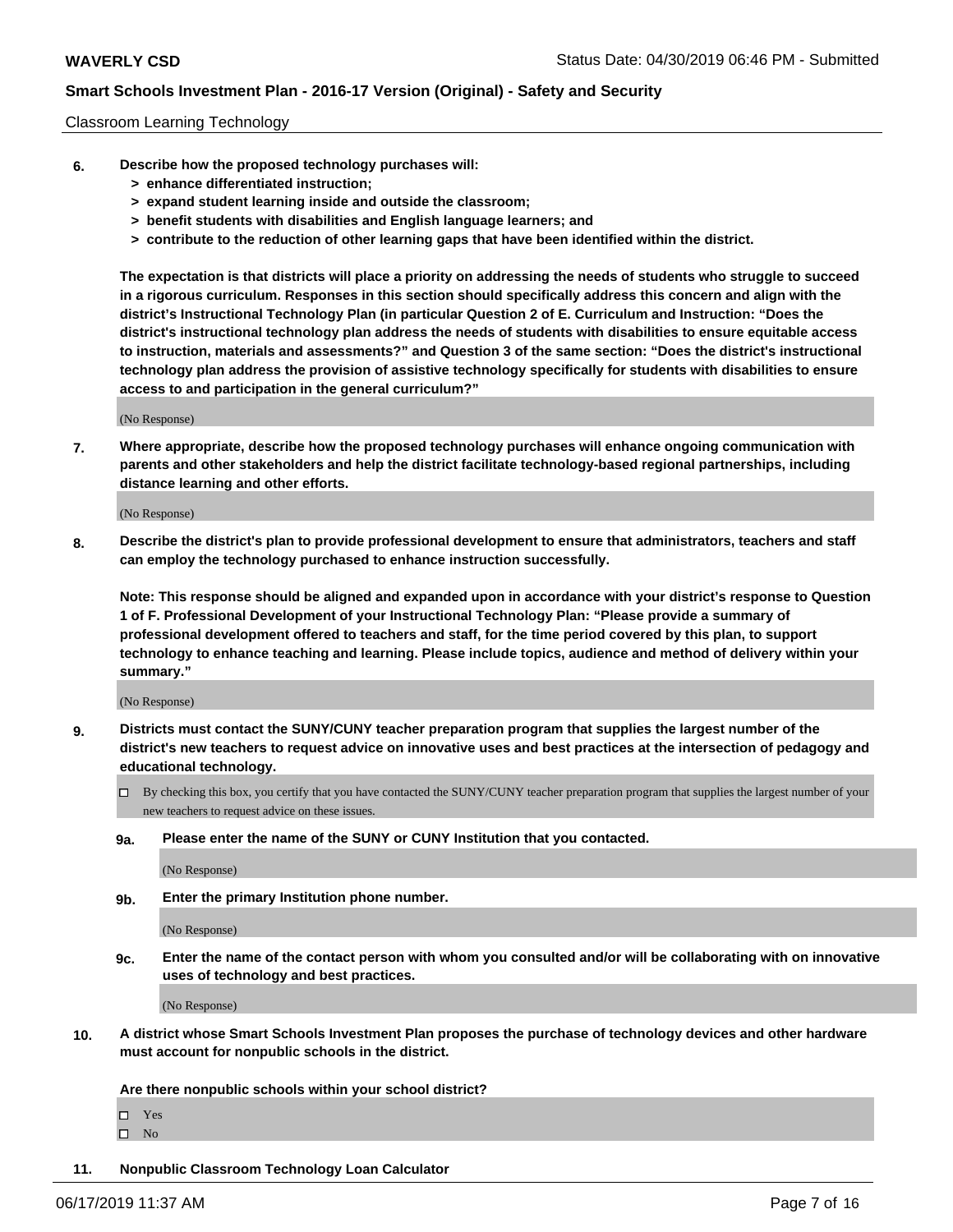#### Classroom Learning Technology

**The Smart Schools Bond Act provides that any Classroom Learning Technology purchases made using Smart Schools funds shall be lent, upon request, to nonpublic schools in the district. However, no school district shall be required to loan technology in amounts greater than the total obtained and spent on technology pursuant to the Smart Schools Bond Act and the value of such loan may not exceed the total of \$250 multiplied by the nonpublic school enrollment in the base year at the time of enactment. See:**

**http://www.p12.nysed.gov/mgtserv/smart\_schools/docs/Smart\_Schools\_Bond\_Act\_Guidance\_04.27.15\_Final.pdf.**

|                                       | 1. Classroom<br>Technology<br>Sub-allocation | 2. Public<br>l Enrollment<br>(2014-15) | l 3. Nonpublic<br>l Enrollment<br>$(2014 - 15)$ | l 4. Sum of<br>l Public and<br>l Nonpublic<br>Enrollment                                      | 15. Total Per<br>Pupil Sub-<br>l allocation | l 6. Total<br>Nonpublic Loan<br>Amount |
|---------------------------------------|----------------------------------------------|----------------------------------------|-------------------------------------------------|-----------------------------------------------------------------------------------------------|---------------------------------------------|----------------------------------------|
| Calculated Nonpublic Loan<br>l Amount |                                              |                                        |                                                 | (No Response)   (No Response)   (No Response)   (No Response)   (No Response)   (No Response) |                                             |                                        |

**12. To ensure the sustainability of technology purchases made with Smart Schools funds, districts must demonstrate a long-term plan to maintain and replace technology purchases supported by Smart Schools Bond Act funds. This sustainability plan shall demonstrate a district's capacity to support recurring costs of use that are ineligible for Smart Schools Bond Act funding such as device maintenance, technical support, Internet and wireless fees, maintenance of hotspots, staff professional development, building maintenance and the replacement of incidental items. Further, such a sustainability plan shall include a long-term plan for the replacement of purchased devices and equipment at the end of their useful life with other funding sources.**

 $\Box$  By checking this box, you certify that the district has a sustainability plan as described above.

**13. Districts must ensure that devices purchased with Smart Schools Bond funds will be distributed, prepared for use, maintained and supported appropriately. Districts must maintain detailed device inventories in accordance with generally accepted accounting principles.**

By checking this box, you certify that the district has a distribution and inventory management plan and system in place.

**14. If you are submitting an allocation for Classroom Learning Technology complete this table. Note that the calculated Total at the bottom of the table must equal the Total allocation for this category that you entered in the SSIP Overview overall budget.**

|                          | Sub-Allocation |
|--------------------------|----------------|
| Interactive Whiteboards  | (No Response)  |
| <b>Computer Servers</b>  | (No Response)  |
| <b>Desktop Computers</b> | (No Response)  |
| <b>Laptop Computers</b>  | (No Response)  |
| <b>Tablet Computers</b>  | (No Response)  |
| <b>Other Costs</b>       | (No Response)  |
| Totals:                  | 0              |

**15. Please detail the type, quantity, per unit cost and total cost of the eligible items under each sub-category. This is especially important for any expenditures listed under the "Other" category. All expenditures must be capital-bond eligible to be reimbursed through the SSBA. If you have any questions, please contact us directly through smartschools@nysed.gov.**

**Please specify in the "Item to be Purchased" field which specific expenditures and items are planned to meet the district's nonpublic loan requirement, if applicable.**

**NOTE: Wireless Access Points that will be loaned/purchased for nonpublic schools should ONLY be included in this category, not under School Connectivity, where public school districts would list them.**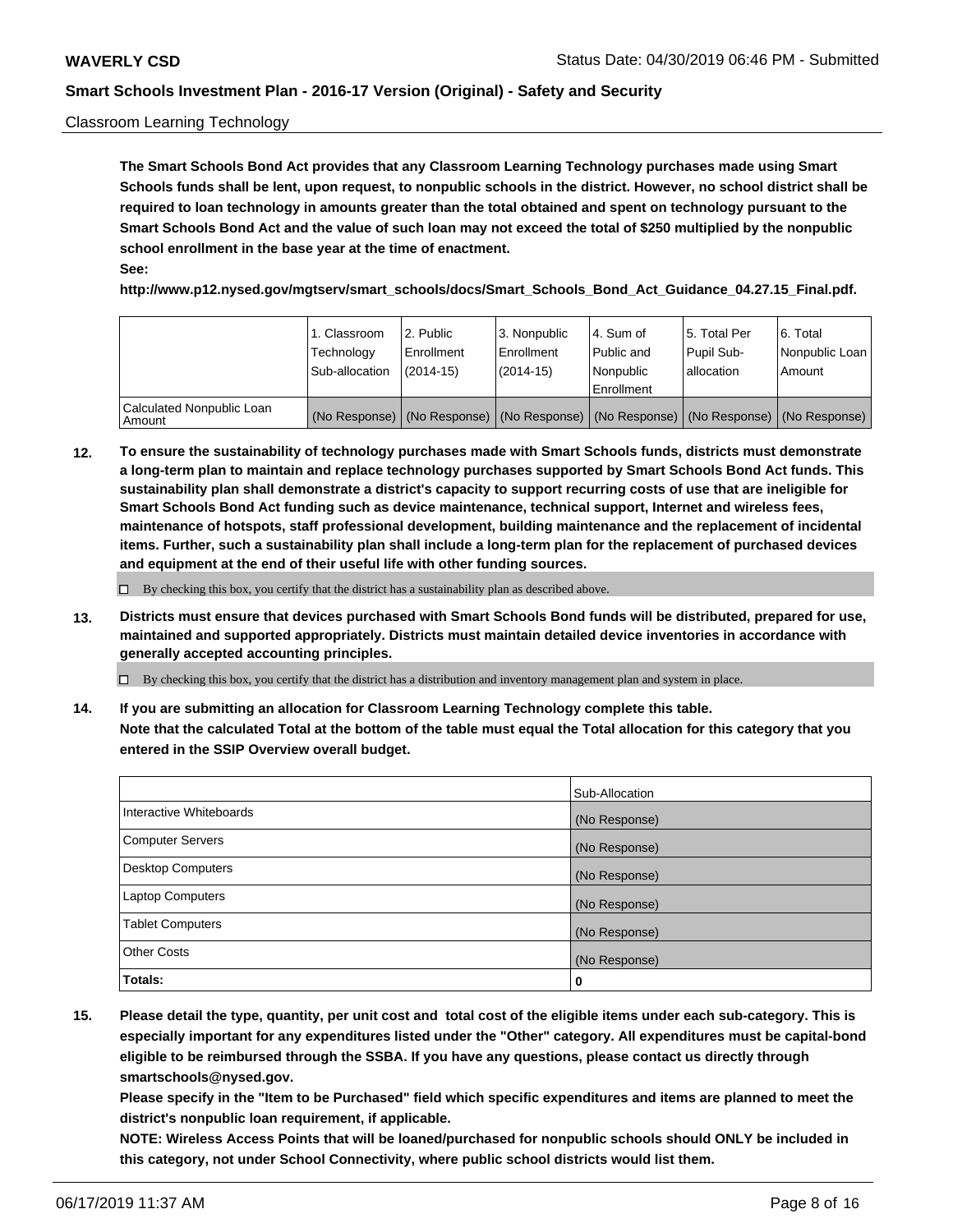Classroom Learning Technology

| Select the allowable expenditure | Iltem to be Purchased | Quantity      | Cost per Item | <b>Total Cost</b> |
|----------------------------------|-----------------------|---------------|---------------|-------------------|
| type.                            |                       |               |               |                   |
| Repeat to add another item under |                       |               |               |                   |
| each type.                       |                       |               |               |                   |
| (No Response)                    | (No Response)         | (No Response) | (No Response) | (No Response)     |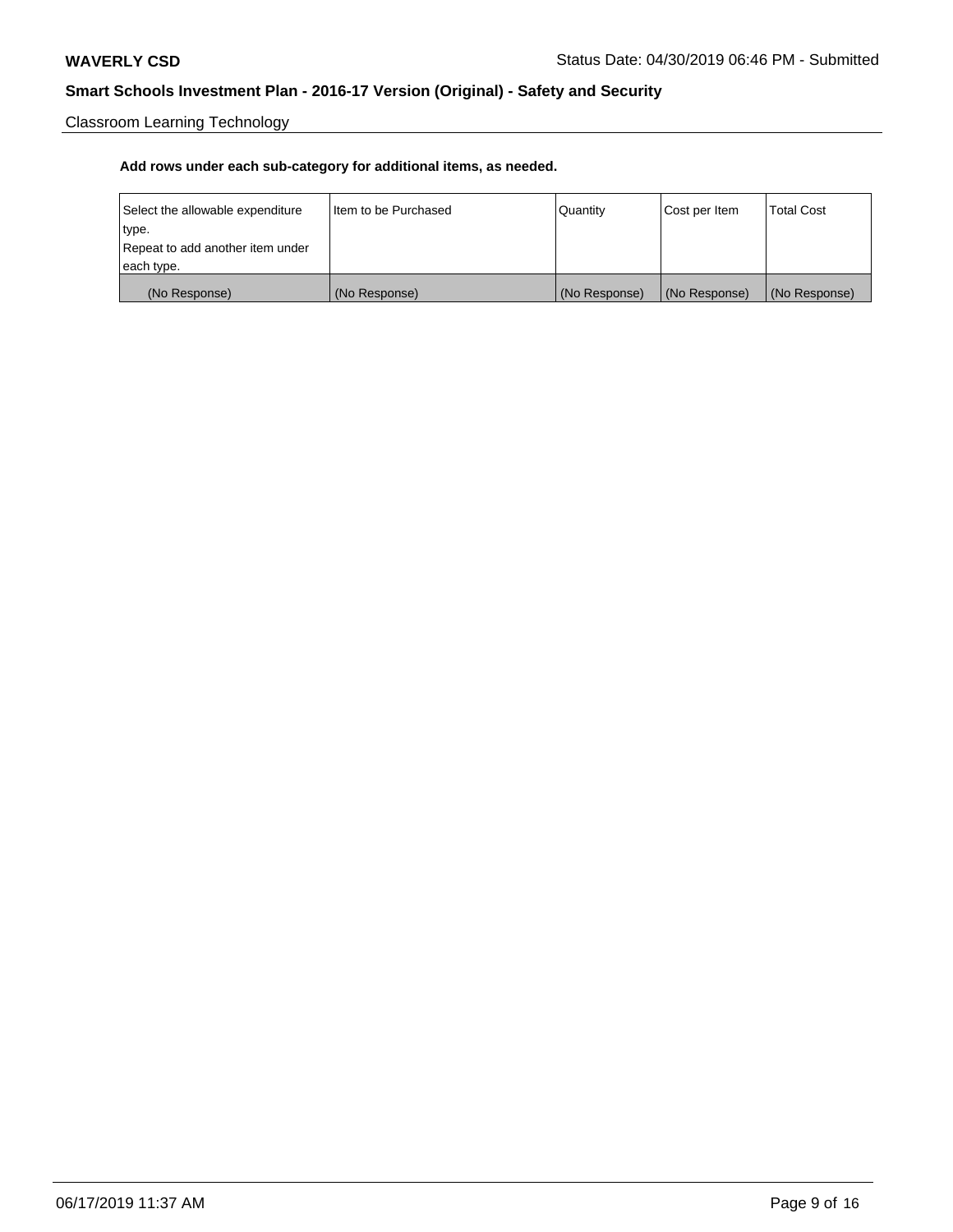#### Pre-Kindergarten Classrooms

**1. Provide information regarding how and where the district is currently serving pre-kindergarten students and justify the need for additional space with enrollment projections over 3 years.**

(No Response)

- **2. Describe the district's plan to construct, enhance or modernize education facilities to accommodate prekindergarten programs. Such plans must include:**
	- **Specific descriptions of what the district intends to do to each space;**
	- **An affirmation that pre-kindergarten classrooms will contain a minimum of 900 square feet per classroom;**
	- **The number of classrooms involved;**
	- **The approximate construction costs per classroom; and**
	- **Confirmation that the space is district-owned or has a long-term lease that exceeds the probable useful life of the improvements.**

(No Response)

**3. Smart Schools Bond Act funds may only be used for capital construction costs. Describe the type and amount of additional funds that will be required to support ineligible ongoing costs (e.g. instruction, supplies) associated with any additional pre-kindergarten classrooms that the district plans to add.**

(No Response)

**4. All plans and specifications for the erection, repair, enlargement or remodeling of school buildings in any public school district in the State must be reviewed and approved by the Commissioner. Districts that plan capital projects using their Smart Schools Bond Act funds will undergo a Preliminary Review Process by the Office of Facilities Planning.**

**Please indicate on a separate row each project number given to you by the Office of Facilities Planning.**

| Project Number |  |
|----------------|--|
| (No Response)  |  |
|                |  |

**5. If you have made an allocation for Pre-Kindergarten Classrooms, complete this table.**

**Note that the calculated Total at the bottom of the table must equal the Total allocation for this category that you entered in the SSIP Overview overall budget.**

|                                          | Sub-Allocation |
|------------------------------------------|----------------|
| Construct Pre-K Classrooms               | (No Response)  |
| Enhance/Modernize Educational Facilities | (No Response)  |
| <b>Other Costs</b>                       | (No Response)  |
| Totals:                                  | 0              |

**6. Please detail the type, quantity, per unit cost and total cost of the eligible items under each sub-category. This is especially important for any expenditures listed under the "Other" category. All expenditures must be capital-bond eligible to be reimbursed through the SSBA. If you have any questions, please contact us directly through smartschools@nysed.gov.**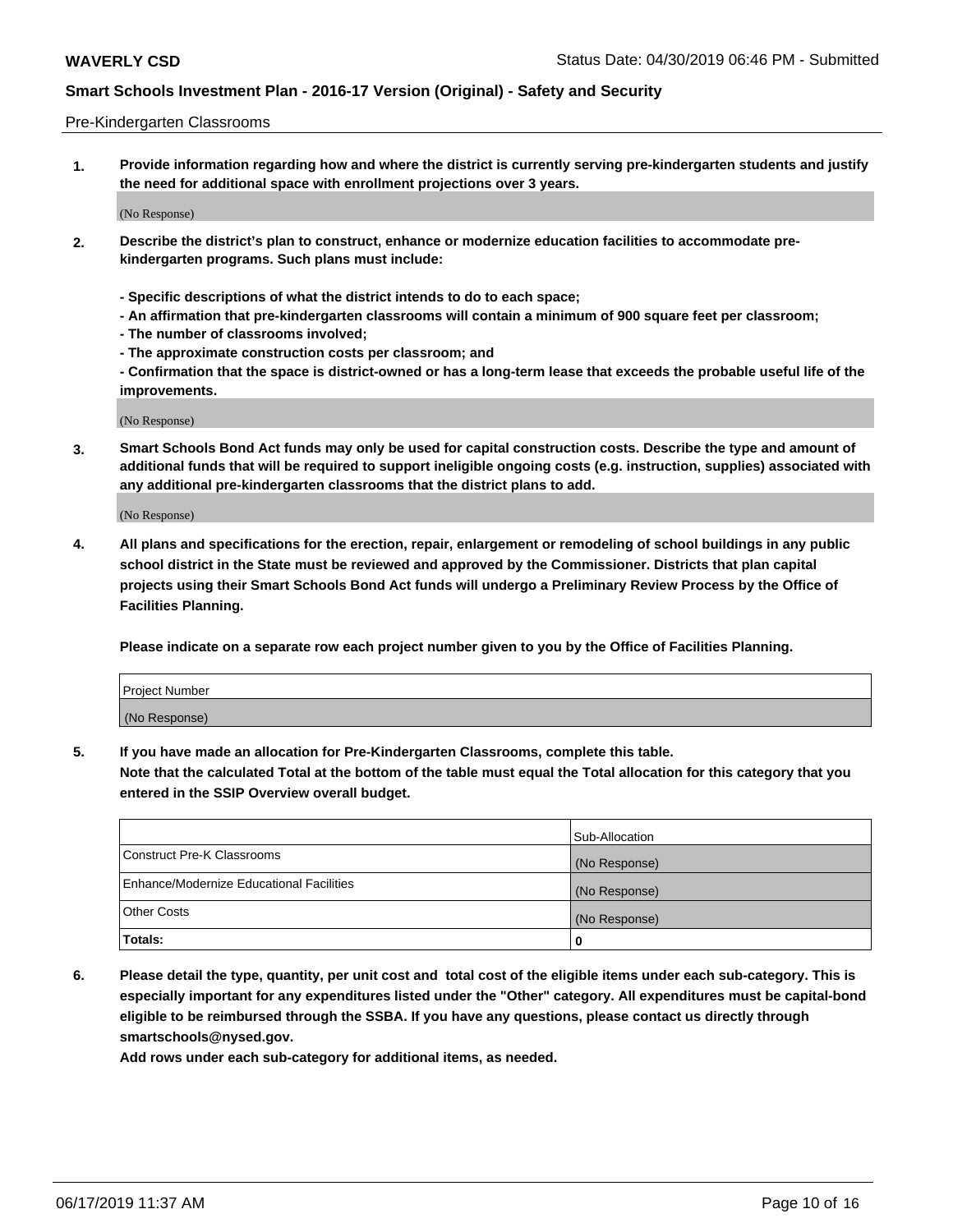Pre-Kindergarten Classrooms

| Select the allowable expenditure | Item to be purchased | Quantity      | Cost per Item | <b>Total Cost</b> |
|----------------------------------|----------------------|---------------|---------------|-------------------|
| type.                            |                      |               |               |                   |
| Repeat to add another item under |                      |               |               |                   |
| each type.                       |                      |               |               |                   |
| (No Response)                    | (No Response)        | (No Response) | (No Response) | (No Response)     |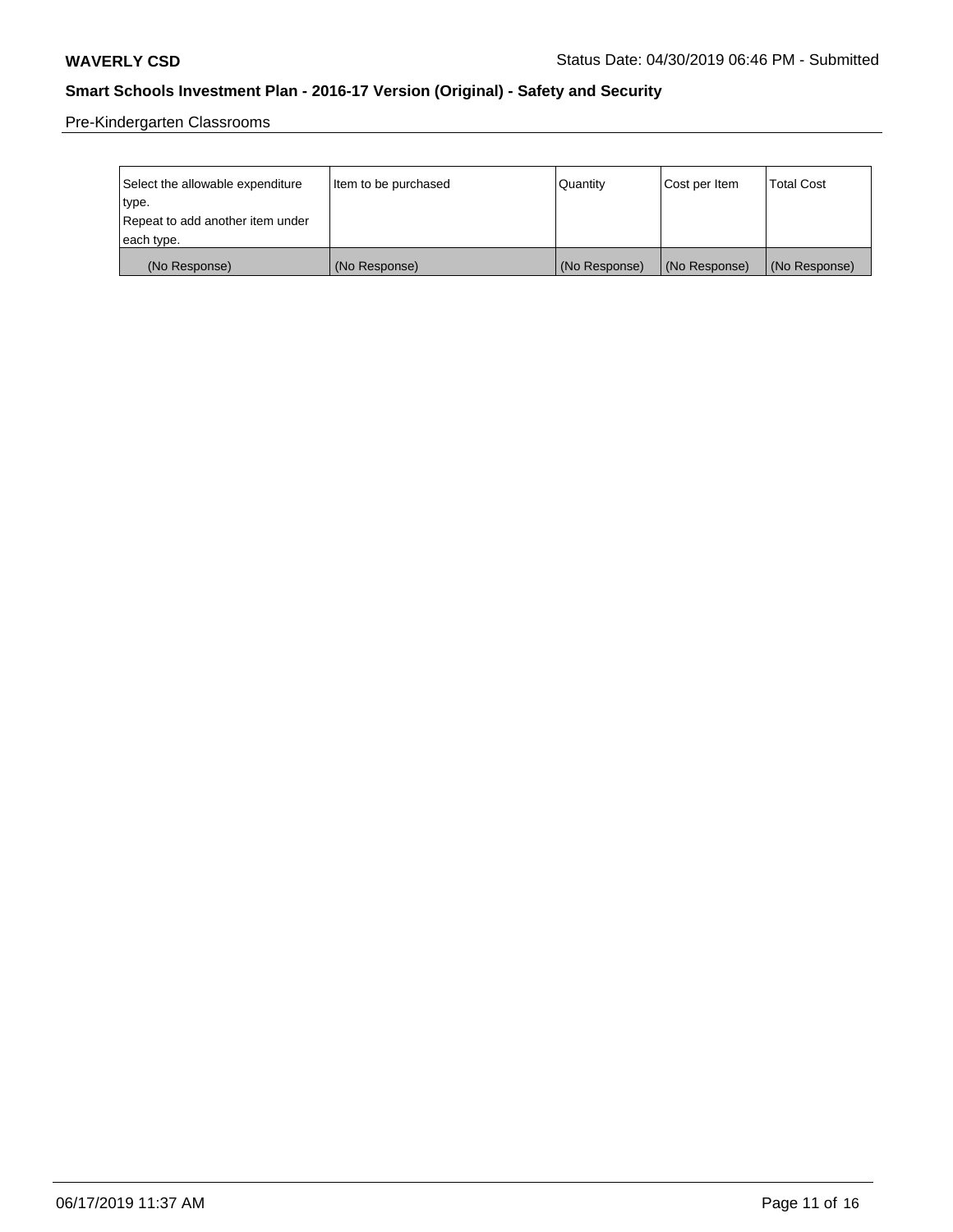Replace Transportable Classrooms

**1. Describe the district's plan to construct, enhance or modernize education facilities to provide high-quality instructional space by replacing transportable classrooms.**

(No Response)

**2. All plans and specifications for the erection, repair, enlargement or remodeling of school buildings in any public school district in the State must be reviewed and approved by the Commissioner. Districts that plan capital projects using their Smart Schools Bond Act funds will undergo a Preliminary Review Process by the Office of Facilities Planning.**

**Please indicate on a separate row each project number given to you by the Office of Facilities Planning.**

| Project Number |  |
|----------------|--|
|                |  |
| (No Response)  |  |

**3. For large projects that seek to blend Smart Schools Bond Act dollars with other funds, please note that Smart Schools Bond Act funds can be allocated on a pro rata basis depending on the number of new classrooms built that directly replace transportable classroom units.**

**If a district seeks to blend Smart Schools Bond Act dollars with other funds describe below what other funds are being used and what portion of the money will be Smart Schools Bond Act funds.**

(No Response)

**4. If you have made an allocation for Replace Transportable Classrooms, complete this table. Note that the calculated Total at the bottom of the table must equal the Total allocation for this category that you entered in the SSIP Overview overall budget.**

|                                                | Sub-Allocation |
|------------------------------------------------|----------------|
| Construct New Instructional Space              | (No Response)  |
| Enhance/Modernize Existing Instructional Space | (No Response)  |
| <b>Other Costs</b>                             | (No Response)  |
| Totals:                                        | 0              |

**5. Please detail the type, quantity, per unit cost and total cost of the eligible items under each sub-category. This is especially important for any expenditures listed under the "Other" category. All expenditures must be capital-bond eligible to be reimbursed through the SSBA. If you have any questions, please contact us directly through smartschools@nysed.gov.**

| Select the allowable expenditure | Item to be purchased | l Quantitv    | Cost per Item | <b>Total Cost</b> |
|----------------------------------|----------------------|---------------|---------------|-------------------|
| type.                            |                      |               |               |                   |
| Repeat to add another item under |                      |               |               |                   |
| each type.                       |                      |               |               |                   |
| (No Response)                    | (No Response)        | (No Response) | (No Response) | (No Response)     |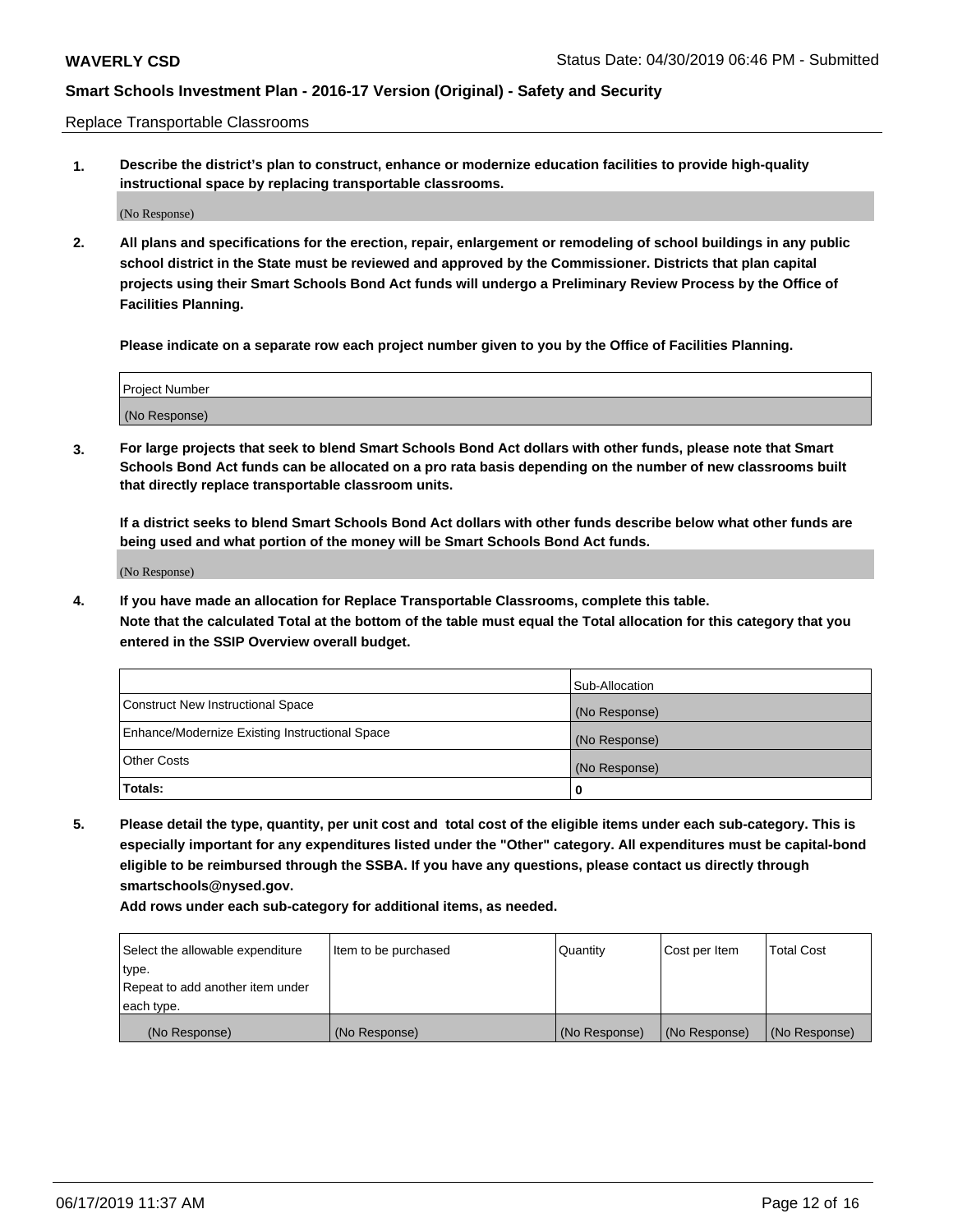#### High-Tech Security Features

### **1. Describe how you intend to use Smart Schools Bond Act funds to install high-tech security features in school buildings and on school campuses.**

Waverly Central Schools believes that students are more successful when they attend schools that are safe and secure. There are many components to this environment. Video Security, communication, and door security. Waverly Central has secure door swipes at all entrances. The problem is that their main entrances have limited security. Staff members are required to swipe their badges to gain entry, and the public is required to ring a door bell. Unfortunately, when the door is unlocked from the main office, the public is inside the building and could quickly move throughout the student population. The district asks them to report to the main office but their is no physical control that requires that.

Waverly wishes to build secure door vestibules for the public at all three buildings. Each building will still require the public to ring a bell requesting access to the buildings. A staff member that is monitoring the video door bell can unlock the door allowing the publi to enter a secure vestibule. The public cannot enter the actual building, only the vestibule. In that vestibule is another locked door that denies them access to the rest of the building. A member of the staff is located behind a secure window similar to a bank teller at a drive through location.

The visiting individual will be asked to present identification and explain their reason for visiting the building. Upon confirmation of the individual's identity and their reason for entering the building, the second door will be unlocked and the individual can enter the building.

**2. All plans and specifications for the erection, repair, enlargement or remodeling of school buildings in any public school district in the State must be reviewed and approved by the Commissioner. Districts that plan capital projects using their Smart Schools Bond Act funds will undergo a Preliminary Review Process by the Office of Facilities Planning.** 

**Please indicate on a separate row each project number given to you by the Office of Facilities Planning.**

| <b>Project Number</b> |  |
|-----------------------|--|
| 60-01-01-06-0-001-014 |  |
| 60-01-01-06-0-009-010 |  |
| 60-01-01-06-0-016-011 |  |
| 60-01-01-06-0-018-016 |  |

- **3. Was your project deemed eligible for streamlined Review?**
	- Yes

 $\blacksquare$  No

**4. Include the name and license number of the architect or engineer of record.**

| <b>Name</b>    | License Number |
|----------------|----------------|
| Dan Whelan AIA | 184561         |

**5. If you have made an allocation for High-Tech Security Features, complete this table.**

**Note that the calculated Total at the bottom of the table must equal the Total allocation for this category that you entered in the SSIP Overview overall budget.**

|                                                      | Sub-Allocation |
|------------------------------------------------------|----------------|
| Capital-Intensive Security Project (Standard Review) | 599,916        |
| <b>Electronic Security System</b>                    | $\overline{0}$ |
| <b>Entry Control System</b>                          | $\overline{0}$ |
| Approved Door Hardening Project                      | $\Omega$       |
| <b>Other Costs</b>                                   | $\Omega$       |
| Totals:                                              | 599,916        |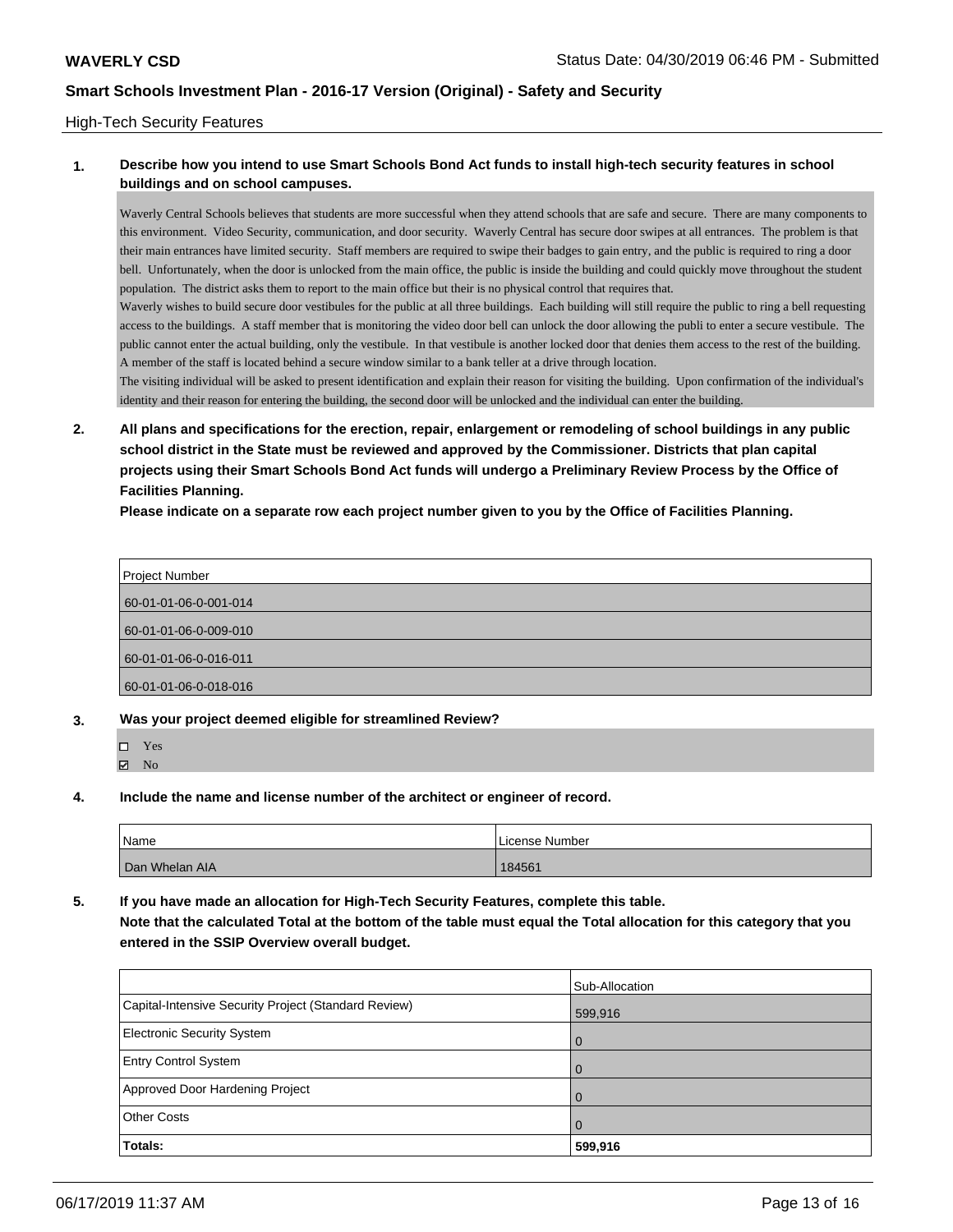### High-Tech Security Features

**6. Please detail the type, quantity, per unit cost and total cost of the eligible items under each sub-category. This is especially important for any expenditures listed under the "Other" category. All expenditures must be capital-bond eligible to be reimbursed through the SSBA. If you have any questions, please contact us directly through smartschools@nysed.gov.**

| Select the allowable expenditure<br>type.      | Item to be purchased                         | Quantity | Cost per Item | <b>Total Cost</b> |
|------------------------------------------------|----------------------------------------------|----------|---------------|-------------------|
| Repeat to add another item under<br>each type. |                                              |          |               |                   |
| <b>Capital-Intensive Security</b><br>Project   | WHS Aluminum Storefront Framing &<br>Glass   | 1.00     | 124,360       | 124,360           |
| <b>Capital-Intensive Security</b><br>Project   | LES Aluminum Storefront Framing and<br>Glass | 1.00     | 25,810        | 25,810            |
| <b>Capital-Intensive Security</b><br>Project   | EES Aluminum Storefront Framing and<br>Glass | 1.00     | 26,050        | 26,050            |
| <b>Capital-Intensive Security</b><br>Project   | <b>WHS Sheet Metal Flashing</b>              | 1.00     | 5,500         | 5,500             |
| <b>Capital-Intensive Security</b><br>Project   | <b>LES Sheet Metal Flashing</b>              | 1.00     | 1,500         | 1,500             |
| <b>Capital-Intensive Security</b><br>Project   | <b>EES Sheet Metal Flashing</b>              | 1.00     | 4,000         | 4,000             |
| <b>Capital-Intensive Security</b><br>Project   | <b>WHS Membrane Roofing</b>                  | 1.00     | 19,520        | 19,520            |
| <b>Capital-Intensive Security</b><br>Project   | <b>EES Membrane Roofing</b>                  | 1.00     | 12,277        | 12,277            |
| <b>Capital-Intensive Security</b><br>Project   | <b>WHS Metal Composite Panels</b>            | 1.00     | 51,000        | 51,000            |
| <b>Capital-Intensive Security</b><br>Project   | <b>WHS Finish Carpentry</b>                  | 1.00     | 6,960         | 6,960             |
| <b>Capital-Intensive Security</b><br>Project   | <b>LES Finish Carpentry</b>                  | 1.00     | 1,920         | 1,920             |
| <b>Capital-Intensive Security</b><br>Project   | <b>EES Finish Carpentry</b>                  | 1.00     | 2,989         | 2,989             |
| <b>Capital-Intensive Security</b><br>Project   | <b>WHS Rough Carpentry</b>                   | 1.00     | 1,920         | 1,920             |
| <b>Capital-Intensive Security</b><br>Project   | <b>ESE Rough Carpentry</b>                   | 1.00     | 1,860         | 1,860             |
| <b>Capital-Intensive Security</b><br>Project   | <b>EES Metal Prefabrication</b>              | 1.00     | 24,000        | 24,000            |
| <b>Capital-Intensive Security</b><br>Project   | <b>WHS structural Steel</b>                  | 1.00     | 55,350        | 55,350            |
| <b>Capital-Intensive Security</b><br>Project   | <b>EES structural Steel</b>                  | 1.00     | 30,230        | 30,230            |
| <b>Capital-Intensive Security</b>              | <b>WHS Masonry</b>                           | 1.00     | 20,160        | 20,160            |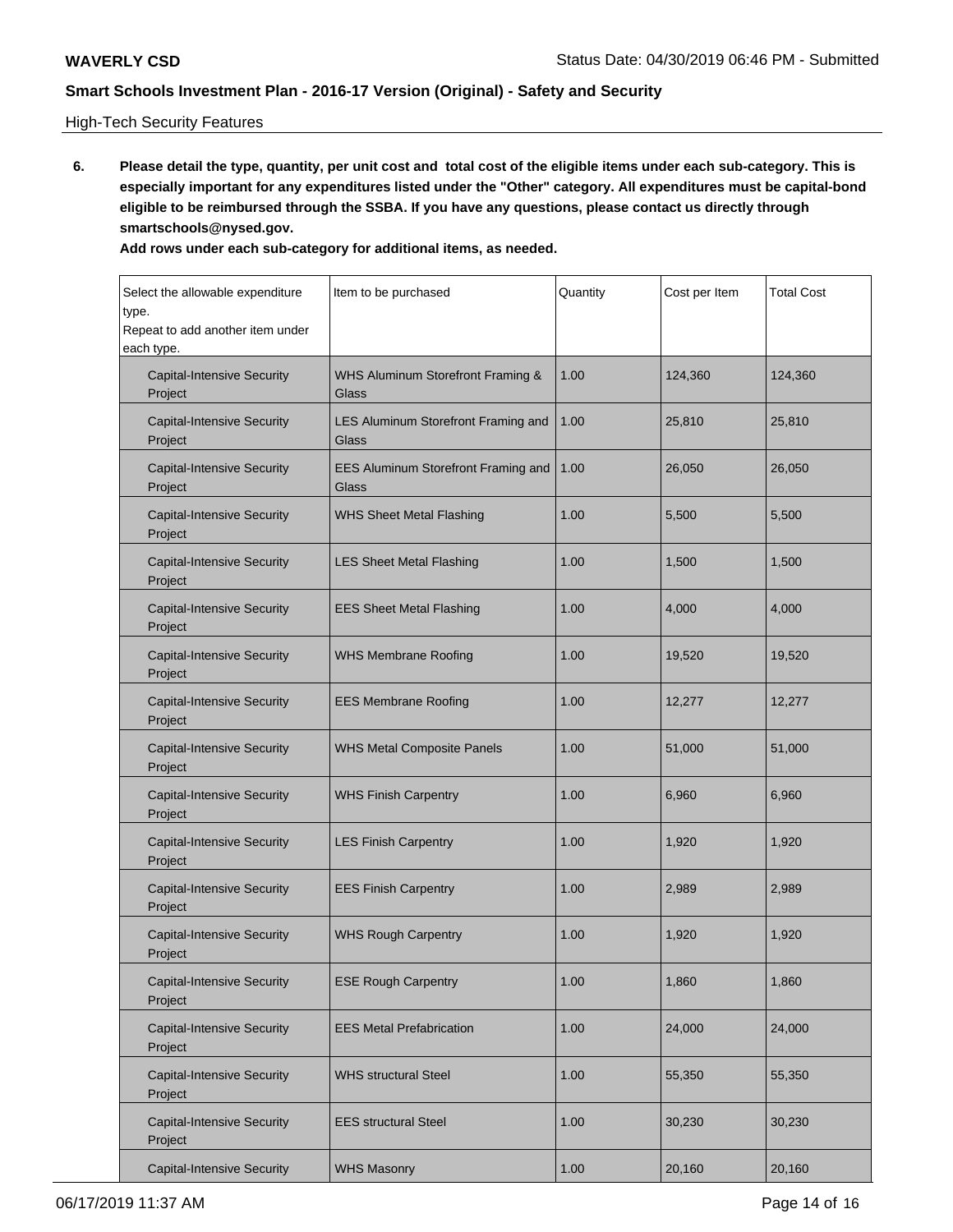High-Tech Security Features

| Select the allowable expenditure<br>type.<br>Repeat to add another item under<br>each type. | Item to be purchased              | Quantity | Cost per Item | <b>Total Cost</b> |
|---------------------------------------------------------------------------------------------|-----------------------------------|----------|---------------|-------------------|
| Project                                                                                     |                                   |          |               |                   |
| <b>Capital-Intensive Security</b><br>Project                                                | <b>EES Masonry</b>                | 1.00     | 5,120         | 5,120             |
| <b>Capital-Intensive Security</b><br>Project                                                | <b>WHS Cast in Place Concrete</b> | 1.00     | 6,222         | 6,222             |
| <b>Capital-Intensive Security</b><br>Project                                                | <b>EES Cast in Place Concrete</b> | 1.00     | 45,538        | 45,538            |
| <b>Capital-Intensive Security</b><br>Project                                                | <b>WHS Demolition</b>             | 1.00     | 5,982         | 5,982             |
| <b>Capital-Intensive Security</b><br>Project                                                | <b>LES Demolition</b>             | 1.00     | 2,798         | 2,798             |
| <b>Capital-Intensive Security</b><br>Project                                                | <b>EES Demolition</b>             | 1.00     | 9,308         | 9,308             |
| <b>Capital-Intensive Security</b><br>Project                                                | <b>WHS General Conditions</b>     | 1.00     | 38,340        | 38,340            |
| <b>Capital-Intensive Security</b><br>Project                                                | <b>LES General Conditions</b>     | 1.00     | 15,336        | 15,336            |
| <b>Capital-Intensive Security</b><br>Project                                                | <b>EES General Conditions</b>     | 1.00     | 55,866        | 55,866            |